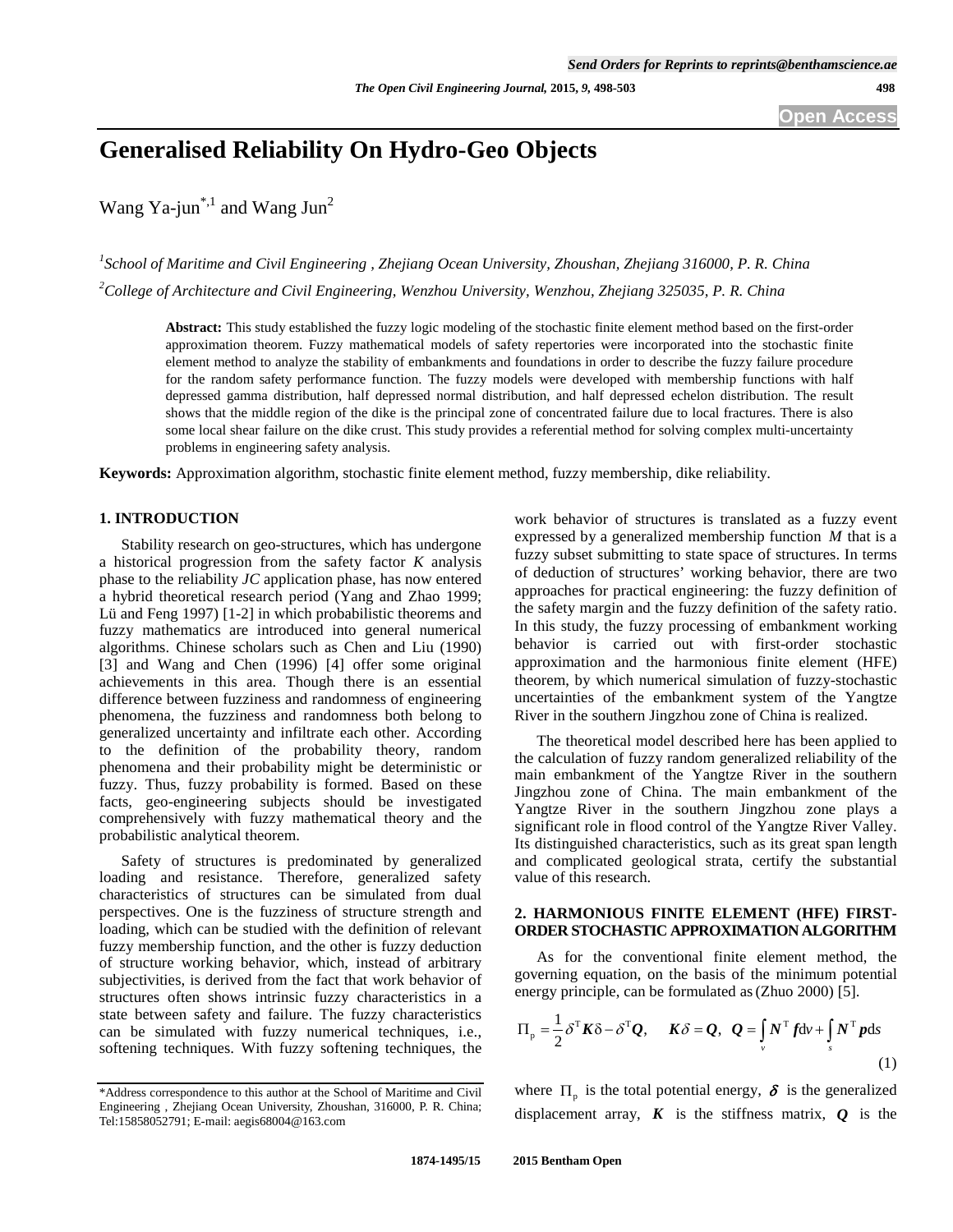equivalent nodal load array, *N* is the shape function interpolation matrix,  $f$  is the body force array,  $p$  is the surface load array, *v* is the spatial domain, and *s* is the surface domain. In practical engineering problems, *K* and *Q*  are usually the functions of stochastic variable vector  $X = \{x_1, x_2 \cdots x_n\}$ . So, should be deduced as a function of  $X = \{x_1, x_2 \cdots x_n\}$ :  $\delta = \delta(x_1, x_2 \cdots x_n)$ . There have been many numerical algorithms that treat the randomness of *X* (Lü and Feng 1997; Chen and Liu 1990; Wang and Chen 1996; Zhuo 2000; Christian and Baecher 1999) [2-6]. The first-order approximation theorem is applied here to expand the  $\delta$  into a Taylor series around the mean values of  $X$  (Yang and Zhao 1999; Lü and Feng 1997)[1, 2]. In this study, the linear first-order expansion was adopted. The expectation of the generalized displacement array  $\delta$  can be expressed in the following equation:

$$
E(\delta) = E[\delta(x_1, x_2, \cdots x_n)] +
$$
  
\n
$$
\frac{\partial \delta}{\partial \mathbf{X}} \cdot \left\{ (x_1 - \overline{x_1}), (x_2 - \overline{x_2}), \cdots (x_n - \overline{x_n}) \right\}^T
$$
  
\n
$$
= \delta \left( \overline{x_1}, \overline{x_2}, \cdots, \overline{x_n} \right)
$$
\n(2)

where  $E(\delta)$  is the mathematical expectation of  $\delta$  and  $x_i$  ( $i = 1, 2, \dots, n$ ) is the even value of an algorithm model variable. When the nodal value of the generalized displacement array is expressed as  $\delta_i$  ( $i = 1, 2, \dots, m$ ), with *m* representing the node number of the corresponding numerical model, we have

$$
V_{ar}(\delta_{i}) = E\left\{ \left[ E(x_{i}) - \overline{x_{i}} \right]^{2} \right\}
$$
  
\n
$$
= E\left\{ \left[ \sum_{k=1}^{n} \left( x_{k} - \overline{x_{k}} \right) \left( \frac{\partial \delta_{i}}{\partial x_{k}} \right) \right]^{2} \right\}
$$
  
\n
$$
= \sum_{k=1}^{n} \sum_{l=1}^{n} \left( \frac{\partial \delta_{i}}{\partial x_{k}} \right) \left( \frac{\partial \delta_{i}}{\partial x_{l}} \right) E\left[ \left( x_{k} - \overline{x_{k}} \right) \times \left( x_{l} - \overline{x_{l}} \right) \right]
$$
  
\n
$$
= \sum_{k=1}^{n} \sum_{l=1}^{n} \left( \frac{\partial \delta_{i}}{\partial x_{k}} \right) \left( \frac{\partial \delta_{i}}{\partial x_{l}} \right) C_{ov}(x_{k}, x_{l}) \qquad (3)
$$

where  $V_{\text{ar}}(\delta_i)$  is the variance of  $\delta_i$ ,  $C_{\text{ov}}(x_k, x_i)$  is the covariance of  $x_k$  and  $x_l$ , and  $\frac{\partial u_i}{\partial x_l}$ *k x*  $\partial \delta_{\scriptscriptstyle\! j}$  $\frac{\partial u_i}{\partial x_k}$  and  $\frac{\partial v_i}{\partial x_l}$ *l x*  $\frac{\partial \delta_i}{\partial x_i}$  are the partial derivatives of generalized nodal displacement  $\delta$ , with respect to  $x_k$  and  $x_l$  at the mean value of  $X$ . Similarly, in the harmonious finite element algorithm, the stress vector  $\sigma$  is also a function of random variable *X*:  $\boldsymbol{\sigma} = \boldsymbol{\sigma}(x_1, x_2 \cdots x_n)$ . When the element stress is expressed as  $\sigma_i = \sigma_i (x_1, x_2 \cdots x_n)$ , its corresponding variance as well as covariance can be formulated as follows (An *et al*. 2002) [7]:

$$
V_{\text{ar}}(\sigma_i) = \sum_{k=1}^{n} \sum_{l=1}^{n} \left( \frac{\partial \sigma_i}{\partial x_k} \right) \left( \frac{\partial \sigma_i}{\partial x_l} \right) C_{\text{ov}}(x_k, x_l) C_{\text{ov}}(\sigma_i, \sigma_j)
$$
  
= 
$$
\sum_{k=1}^{n} \sum_{l=1}^{n} \left( \frac{\partial \sigma_i}{\partial x_k} \right) \left( \frac{\partial \sigma_j}{\partial x_l} \right) C_{\text{ov}}(x_k, x_l)
$$
(4)

For further information on Eq. 4, one can refer to related work (Christian and Bacher 1999; An *et al*., 2002; Xu 2001) [6-8] that has offered the key algorithms for  $\partial \sigma_1 / \partial x_k$ ,  $\partial \sigma_2 / \partial x_k$ , and  $\partial \tau_{\text{max}} / \partial x_k$ . Based on the content of the cited research, variance and covariance values of normal stress and maximal shear stress can be obtained from Eq. 4. Moreover, because the influence of structure body force is of great importance to stochastic numerical models for geoengineering (Xu 2001) [8], the random vector  $Q$  in Eq. 1 is also a function of *X*.

# **3. RANDOM MODEL FOR LOCAL FAILURE OF HETEROGENEOUS STRUCTURE**

Analyzed here is the local failure probability of an isotropic heterogeneous geo-structure without a predominant discontinuous slip crack interlayer. The failure probability under shear deformation and tensile deformation was calculated with the Mohr-Coulomb failure criterion. The strength characteristics of geo-material mainly include cohesive force  $c$  and internal friction angle  $\phi$ . Owing to the intrinsic stochastic discreteness of survey data of  $c$  and  $\phi$ ,  $c$ and  $\phi$  can be regarded as random variables (Chowdhury and Xu 1995; Guo and Wen 1992) [9,10]. Two principal safety reserve models are adopted in this study. They are the shear model  $q_s$  and the tensile model  $q_t$ , whose expressions are as follows:

$$
q_s = \tau_f - \tau_{\text{max}}
$$
  
=  $c \cos \phi + 0.5(\sigma_1 + \sigma_2) \sin \phi - 0.5(\sigma_1 - \sigma_2)$  (5)  
 $q_t = \sigma_2$ 

where  $\tau_{\rm f}$  and  $\tau_{\rm max}$  are, respectively, the distance from the center of the Mohr stress circle to the limiting failure line and the radius of the stress circle, and  $\sigma_1$  and  $\sigma_2$  are the maximum principal stress and intermediate principal stress, respectively.

It can be inferred from the foregoing analysis that  $q_s$  and  $q_t$  are stochastic variables. Therefore, their expectations and variances are formulated by the following equations:

$$
E(q_s) = E(c)\cos[E(\phi)] + 0.5[E(\sigma_1) + E(\sigma_2)]
$$
  
\n
$$
\sin[E(\phi)] - 0.5[E(\sigma_1) - E(\sigma_2)]
$$
  
\n
$$
E(q_t) = E(\sigma_2)
$$
  
\n
$$
V_{ar}(q_s) = \left(\frac{\partial q_s}{\partial c}\right)^2 V_{ar}(c) + \left(\frac{\partial q_s}{\partial \phi}\right)^2 V_{ar}(\phi) +
$$
  
\n
$$
\left(\frac{\partial q_s}{\partial c}\right) \left(\frac{\partial q_s}{\partial \phi}\right) C_{ov}(c, \phi) + \sum_{k=1}^n \left(\frac{\partial q_s}{\partial x_k}\right) \left(\frac{\partial q_s}{\partial c}\right) C_{ov}[x_k, c] +
$$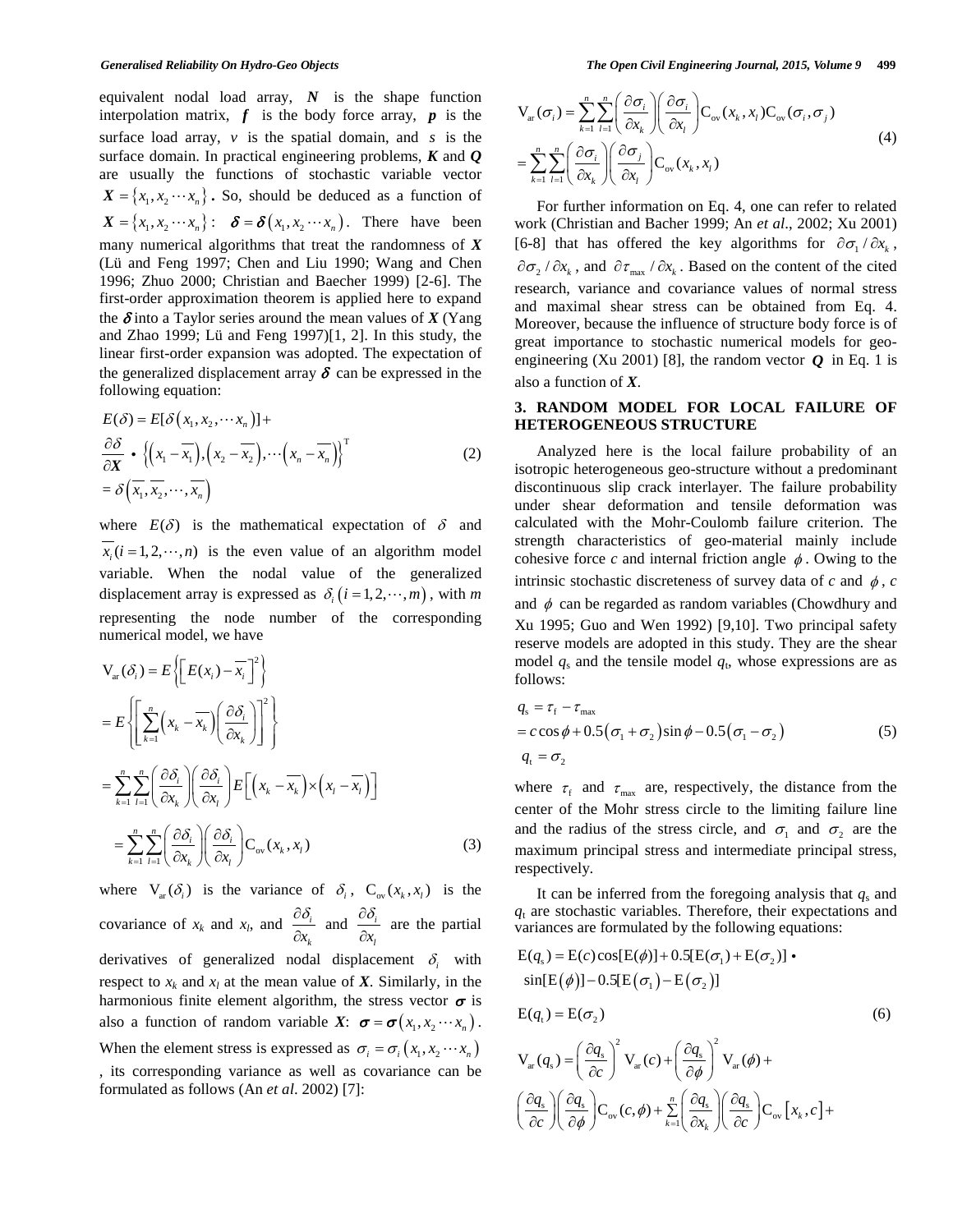$$
\sum_{k=1}^{n} \left( \frac{\partial q_s}{\partial x_k} \right) \left( \frac{\partial q_s}{\partial \phi} \right) C_{ov} \left[ x_k, \phi \right] +
$$
\n
$$
\sum_{k=1}^{n} \sum_{l=1}^{n} \left( \frac{\partial q_s}{\partial x_k} \right) \left( \frac{\partial q_s}{\partial x_l} \right) C_{ov} \left[ x_k, x_l \right]
$$
\n
$$
V_{av}(q_t) = \sum_{k=1}^{n} \sum_{l=1}^{n} \left( \frac{\partial \sigma_2}{\partial x_k} \right) \left( \frac{\partial \sigma_2}{\partial x_l} \right) C_{ov}(x_k, x_l)
$$
\n(7)

### **4. FUZZY STOCHASTIC FAILURE MODEL OF HETEROGENEOUS STRUCTURE**

With the Mohr-Coulomb failure criterion and limiting equilibrium theorem, the safety factor of a heterogeneous geo-structure can be defined as follows:

$$
F_s = \frac{E(\tau_f)}{E(\tau_{\text{max}})}
$$
  
= 
$$
\frac{E(c)\cos[E(\phi)] + 0.5[E(\sigma_1) + E(\sigma_2)]\sin[E(\phi)]}{0.5[E(\sigma_1) - E(\sigma_2)]}
$$
 (8)

The reliability index is used to evaluate the random working behavior of geo-structures (Hassan and Wolff 1999; Low *et al.* 1998) [11,12]. Based on the assumption that  $q_s$ and  $q_t$  submit to Gaussian distribution, the reliability index can be expressed as  $\beta = \mu_{q} / \sigma_{q}$ , where  $\mu_{q}$  and  $\sigma_{q}$  are, respectively, the even value and mean-square deviation of *q*s.

The general failure probability  $P_f$  of geo-structures can be formulated as follows:

$$
P_{\rm f} = P(Z < 0) = \int_{-\infty}^{0} \frac{1}{\sqrt{2\pi}\sigma_z} \exp\left[-\frac{1}{2}\left(\frac{z-\mu_z}{\sigma_z}\right)^2\right] dz \tag{9}
$$

where *Z* is the status function of geo-structures;  $\sigma_z$  and  $\mu_z$ are, respectively, the mean-square deviation and even value of the status function *Z*; and *z* is the probabilistic integration variable whose span is determined by *Z*. The generalized membership function *M* of geo-structure working behavior is expressed in Zadeh notation as Eq. 10, which, as softening technology, can realize the fuzzy formulation of the safety

**Table 1. Membership functions of three fuzzy models.**

reserve model:

where  $g(X)$  is the status function,  $\mu_M[g(X)]$  is the membership, and  $\Omega$  is the fuzzy coverage.

$$
M = \int_{\Omega} \frac{\mu_M \left[ g(X) \right]}{X} \tag{10}
$$

Based on the extension principle, the descriptions of failure probability and reliability index,  $P_f^*$ , the fuzzystochastic failure probability of geo-structure local deformation can be expressed as

$$
P_{\rm f}^* = \int_{-\infty}^{\infty} \frac{1}{\sqrt{2\pi}\sigma_{q_{\rm s}}}\mu_M\left(q_{\rm s}\right) \exp\left[-\frac{1}{2}\left(\frac{q_{\rm s}-\mu_{q_{\rm s}}}{\sigma_{q_{\rm s}}}\right)^2\right] dq_{\rm s} \tag{11}
$$

where all parameters are defined based on the  $q_s$  status function of geo-structures:  $\sigma_{q_s}$  and  $\mu_{q_s}$  are, respectively, the mean-square deviation and even value of the status function  $q_s$ , and  $\mu_M(q_s)$  is the fuzzy-stochastic membership.

Furthermore, in order to better analyze the embankment slope failure model, the comprehensive safety ratio  $R_s$  is defined as (Wang 2004) [13].

$$
R_{\rm s} = \frac{q_{\rm s}}{0.5(\sigma_{\rm l} - \sigma_{\rm 2})} = \frac{\tau_{\rm f} - \tau_{\rm max}}{\tau_{\rm max}} = \frac{\tau_{\rm f}}{\tau_{\rm max}} - 1.
$$
 (12)

Uniting foregoing contents, the membership functions of three fuzzy models are shown in Table **1**.

#### **5. FUZZY STOCHASTIC NUMERICAL ALGORITHM APPLICATION TO EMBANKMENT STRUCTURE**

In this study, in order to investigate the random working behavior of the geotechnical structure, a typical section 580+500 of the main embankment of the Yangtze River in the southern Jingzhou zone of China was analyzed with the local failure model using the fuzzy stochastic numerical algorithm.

Fig. (**1**) shows the cross section of the dike structure. The dike structure is divided into three stuff-fill zones whose

| <b>Fuzzy models</b>                 | <b>Membership functions</b>                                                                                                                                        |
|-------------------------------------|--------------------------------------------------------------------------------------------------------------------------------------------------------------------|
| Half depressed gamma distribution   | $R_s \le -0.08$<br>$R_s \ge -0.08$<br>$\mu_{\underline{M}}(R_{s}) = \begin{cases} 1 \\ exp[-8.66 \times (R_{s} + 0.08)] \end{cases}$                               |
| Half depressed normal distribution  | $\mu_{\underline{M}}(R_s) = \begin{cases} 1 & R_s \leq -0.08 \\ exp[-108.3 \times (R_s + 0.08)^2] & R_s \geq -0.08 \end{cases}$                                    |
| Half depressed echelon distribution | $R_{\rm s} \le -0.08$<br>$\mu_{\underline{M}}(R_{\mathrm{s}}) = \begin{cases} 1 \\ 0.5 - R_{\mathrm{s}} \\ 0.5 + 0.08 \end{cases}$<br>$-0.08 < R_{\rm s} \leq 0.5$ |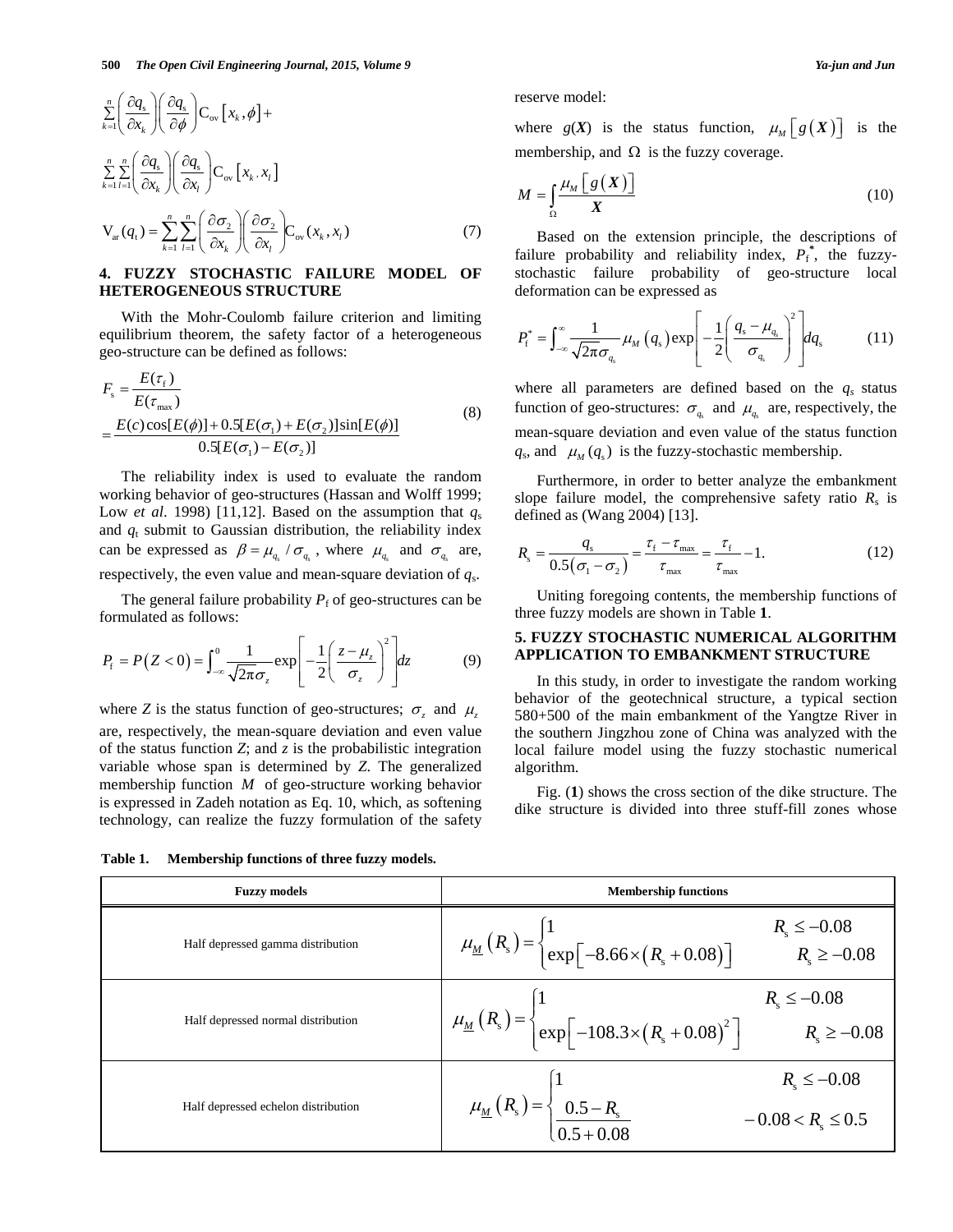**Table 2. Material properties of dike body.**

| Zone | E(MPa) |      | $\rho\, (10^6\,\mathrm{g}\!\cdot\!\mathrm{m}^{3})$ | $c$ (kPa) | $\boldsymbol{\omega}$ ( $^{\circ}$ ) |
|------|--------|------|----------------------------------------------------|-----------|--------------------------------------|
|      | 4.1    | 0.3  | 1.41                                               |           | 10<br>10                             |
|      | 2.8    | 0.25 | 1.55                                               | 21.6      | $\sim$<br>$\sim$ 1                   |
|      |        | 0.1  | 1.64                                               |           | $\sim$<br>31                         |

material parameters are shown in Table **2**.



**Fig. (1).** Cross section of the dike structure (m).

Under gravitational body loading, the numerical model grid, whose boundary limit runs 19.4 m away from the upstream dike-ankle and 18.3 m away from the downstream dike-toe, has 275 elements and 174 nodes. It is assumed that the material parameters are statistically independent. Covariance matrixes of random parameters of three material zones are reduced to diagonal matrixes (Schweiger *et al*. 2001) [14] and the principal diagonal elements are the following:

 $diag(C_{\text{ov}})$  = (0.50,0.24,0.30,0.44,0.17)

 $\text{diag}( C_{\text{ov}_2} ) = (0.32, 0.24, 0.30, 0.14, 0.17)$ 

 $diag(C_{\text{ov}})$ =(0.15,0.24,0.13,0.44,0.21)

Fig. (**2**) presents the deformed grid of a typical section under loading and it is evident that the stress concentration zone is in the middle region of embankment body. The latter displacement contour figures and stress contour figures (Fig. (**3**), Fig. (**5**), Fig. (**7**), and Fig. (**8**) demonstrate this fact as well.



**Fig. (2).** Sketch of mean deformations of dam mesh.



**Fig. (3).** Contours of mean of *x*-displacement in embankment section (m).

From Fig. (**3**) it can be deduced that the maximum gradient variation of the *x* displacement accumulates in the middle region of the embankment system, which is consistent with monitoring information (Wang 2004) [13]. Furthermore, some cracks almost break through the whole dike crown on the local embankment sections. There are two reasons for this. The first is continual hydraulic scouring and random oscillation of the predominant waterline that can be summarized as external hydraulic influence, and the second is intrinsic stochastic characteristics. Sandy soil layers occupy most of the geo-space of the main embankment of the Yangtze River in the southern Jingzhou zone. The embankment foundation has a small expectation value of *y* displacement and a high value of *E*. However, shear deformation occurs and a local seepage channel is formed in the middle region of the embankment system. They have often put the embankment system in danger. Therefore, the high probability of absolute collapse under embankmentbase erosion deformation must receive more attention. The displacement variance contours Fig. (**4**) and Fig. (**6**) show a small magnitude of variation of the stochastic displacement field, by which it can be deduced that the variation of the random displacement field has a low sensitivity to stochastic turbulence of material parameters.



**Fig. (4).** Contours of variance of *x*-displacement in embankment section  $(m<sup>2</sup>)$ .



**Fig. (5).** Contour of mean of *y*-displacement in embankment section (m).



**Fig. (6).** Contour of variance of *y*-displacement in embankment section  $(m<sup>2</sup>)$ .

Random fluctuation of the stress field of the main embankment is shown in Figs. (**7**-**10**). The stress distribution shows great discreteness, and the stress variance is  $10<sup>2</sup>$  times larger than the displacement variance in some regions. The high sensitivity of the stress field to random material parameters aggravates the stress concentration. Related research (Christian and Baecher 1999) [6] shows that these characteristics are consistent with the stochastic calculation results of *q*<sup>s</sup> and *q*t, and reveal potential danger in the local region of the embankment. Expectation values of the two principal safety reserve models are low enough to undermine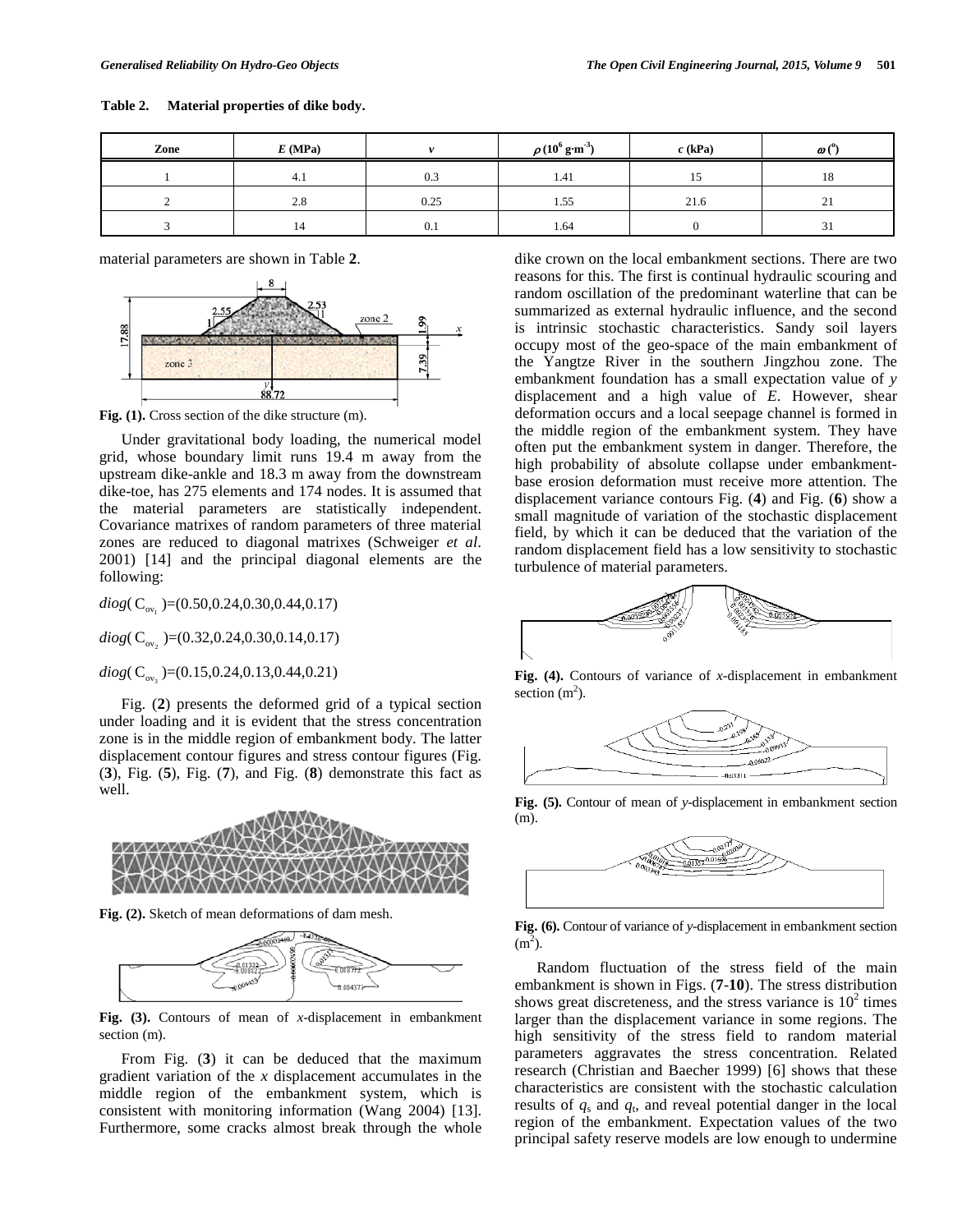partial geo-zones, and this is demonstrated by on-the-spot investigation of the main embankment of the Yangtze River in the southern Jingzhou zone.



**Fig. (7).** Contours of mean of principal stress  $\sigma$ , on embankment section (MPa)



**Fig.** (8). Contours of variance of principal stress  $\sigma_1$  on embankment section (MPa<sup>2</sup>).



**Fig.** (9). Contours of mean of shear stress  $\tau_{xy}$  on embankment section (MPa).



**Fig.** (10). Contours of variance of shear stress  $\tau_{xy}$  on embankment section (MPa<sup>2</sup>).

Like the displacement field and stress contour distribution, the safety factor  $F_s$  contour distribution (Fig. **11**) shows the risk tendency of the dike middle region where  $F<sub>s</sub>$  reaches its minimum. Meanwhile, the safety factor  $F<sub>s</sub>$  also decreases in the dike crown because the magnitude of the shear model  $q_s$  is 10<sup>-2</sup> in the dike crown. The small magnitude of the reliability index  $(\beta$  (Fig. 12) ) occupies most of the space of the dike middle region. Both Fig. (**11**) and Fig. (**12**) indicate that local failure mainly occurs in the dike middle region.



**Fig.** (11). Contours of safety factors  $F_s$  on embankment section.



**Fig.** (12). Contours of reliability index  $\beta$  on embankment section.

The main embankment of the Yangtze River in the southern Jingzhou zone is characterized by a strata structure and the dike middle region is in high danger due to stress concentration. The embankment crown absorbs more stress momentum than downstream and upstream. A sandy sediment substratum with a highly variable stress field becomes a dead zone where the embankment foundation is easily undermined when the exterior water level fluctuates greatly. Moreover, as Fig. (**11**) shows, the deterministic numerical analysis reflects mainly the outer layer working behavior whose reserve safety factor, calculated by  $q_s$ , only reaches a minor magnitude of  $10^{-2}$ . On the contrary, the

working behavior of the embankment system core layer is described by the failure probability contour distribution (Figs **13**-**15**) and analyzed by three fuzzy stochastic mathematical models, the half depressed gamma distribution with failure probability  $P_{\text{f}\Gamma}^{*}$ , the half depressed normal distribution with failure probability  $P^*_{fN}$ , and the half depressed echelon distribution with failure probability  $P^*_{\text{fE}}$ . The conformity of random distribution characteristics of stress contours and the reliability index contours also indicate the dangerous working behavior of the dike body core layer. of embankment section for half depressed normal distribution.



**Fig.** (13). Contours of local failure probability  $P^*_{N}$ .



**Fig.** (14). Contours of local failure probability  $P^*_{\text{fE}}$  of embankment section for half depressed echelon distribution.



**Fig.** (15). Contours of local failure probability  $P_f^*$  of embankment section for half depressed gamma distribution.

# **CONCLUSION**

- (1) In contrast to the conventional finite element numerical algorithm, which can only calculate the deterministic vector fields including displacement and stress, the stochastic numerical algorithm is able to generate random vector fields: expectation value, variance and variation of displacement and stress.
- (2) The first-order approximation algorithm offers a definite numerical model, and has superior calculation accuracy and effective applicability for random simulation with parameter variation less than 0.3, though its numerical program development is complex.